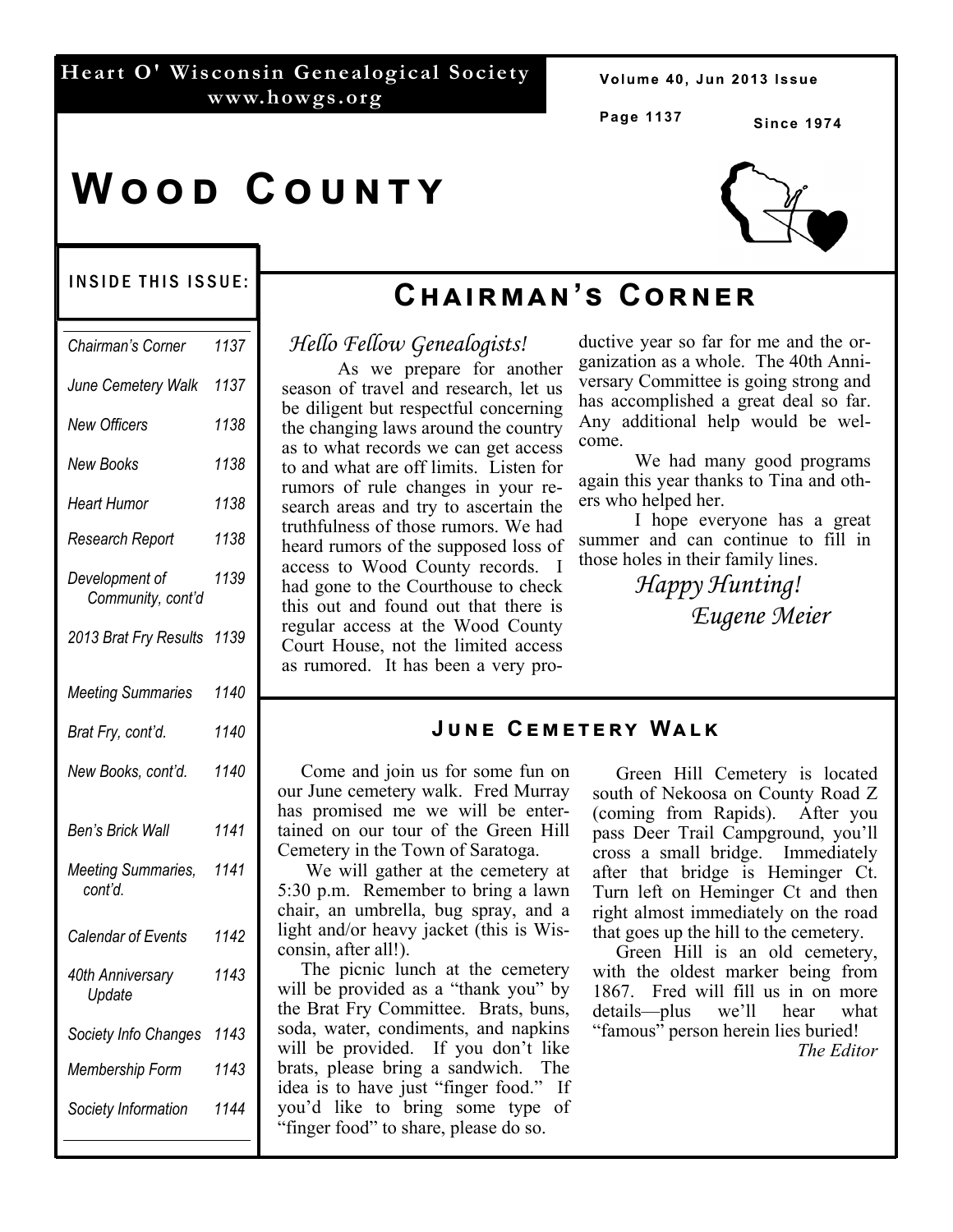## **N E w O ඎඎඑඋඍකඛ !**

 We thank the nominating committee— Myra Sweet—for the slate of officers that was voted in at the May 2013 meeting.

 The officers for the 2013-2014 year are:

> Chairman: Eugene Meier Vice Chairman: Tina Krummel Secretary: Doreen Dimick Treasurer: Bev Polansky Trustee: Ben Chitek

Give them your full support when they ask for your help!

## $H$  **EART** HUMOR!

 My family coat of arms ties at the back—is that normal?

 My ancestors must be in the witness protection program!

 A new cousin a day keeps the boredom away!

 "Crazy" is a relative term in my family!

 A pack rat is hard to live with but makes a fine ancestor!

 Only a genealogist regards a step backwards as progress!

## $N$  **EW** BOOKS AT MCMILLAN!

**( උඖග ' ඌ ඖ P ඉඏඍ 1140)** 

Need summer reading material? Listed here are some of the latest books our Society purchased to donate to the library.

- 1. AARP Genealogy Online: Tech to Connect, Matthew I. Helm (2013). Covers everything you need to know about starting a genealogical research project, beginning with where and how to find interesting information. Ideal starting point for beginners who are interested in tracking their family history.
- **2.** Indian Nations of Wisconsin: Histories of Endurance and Renewal, Patty Loew (2013). Explores Wisconsin's rich Native tradition. Each chapter is a compact tribal history of one of the state's Indian nations. The author focuses on oral stories, songs, and interviews.
- **3.** Kinship: It's All Relative, Jackie Smith Arnold (2012). This book explains everything there is to know about kinship—do you know the difference between a great-aunt and a

grand-aunt, between 3rd cousins and 2nd cousins once removed, between a cousin-german and a cater cousin? New chapters on the subjects of marriage, names, and wills; degrees of consanguinity and how to calculate blood relationships; new glossary also.

- **4.** Mastering Census & Military Records, W. Daniel Quillen (2011). Covers the use of two of the most effective sets of genealogical information available: census and military records—what they are, how to use them, pitfalls, and issues concerning the information found.
- **5.** Mastering Family, Library & Church Records, W. Daniel Quillen (2012). Helps genealogists locate, explore, and extract the most relevant information from all of these records.
- **6.** Mastering Immigration & Naturalization Records, W. Daniel Quillen (2012).

### **RESEARCH COMMITTEE REPORT**

I ran a surname search for Sue Steiner from Mt. Horeb on the name Steiner. I also looked up land records on Henry Bell for Sue Mullane from New Mexico.

 I had an inquiry from Gunnar Engelbreksson who was looking for more information on his wife's grandfather who died here before his family had a chance to emigrate from Sweden. I was able to find some information for him.

 I also did some research for Maureen McCarthy, locating a member of the Blackburn family so that a family Bible could be returned to them.

 I obtained a copy of an obit of Clementine Manz for Lois Freeman of Eau Claire and an obit of Ella Nash for Mary Mullane.

*Diantha Neinfeldt, Research Committee Chair*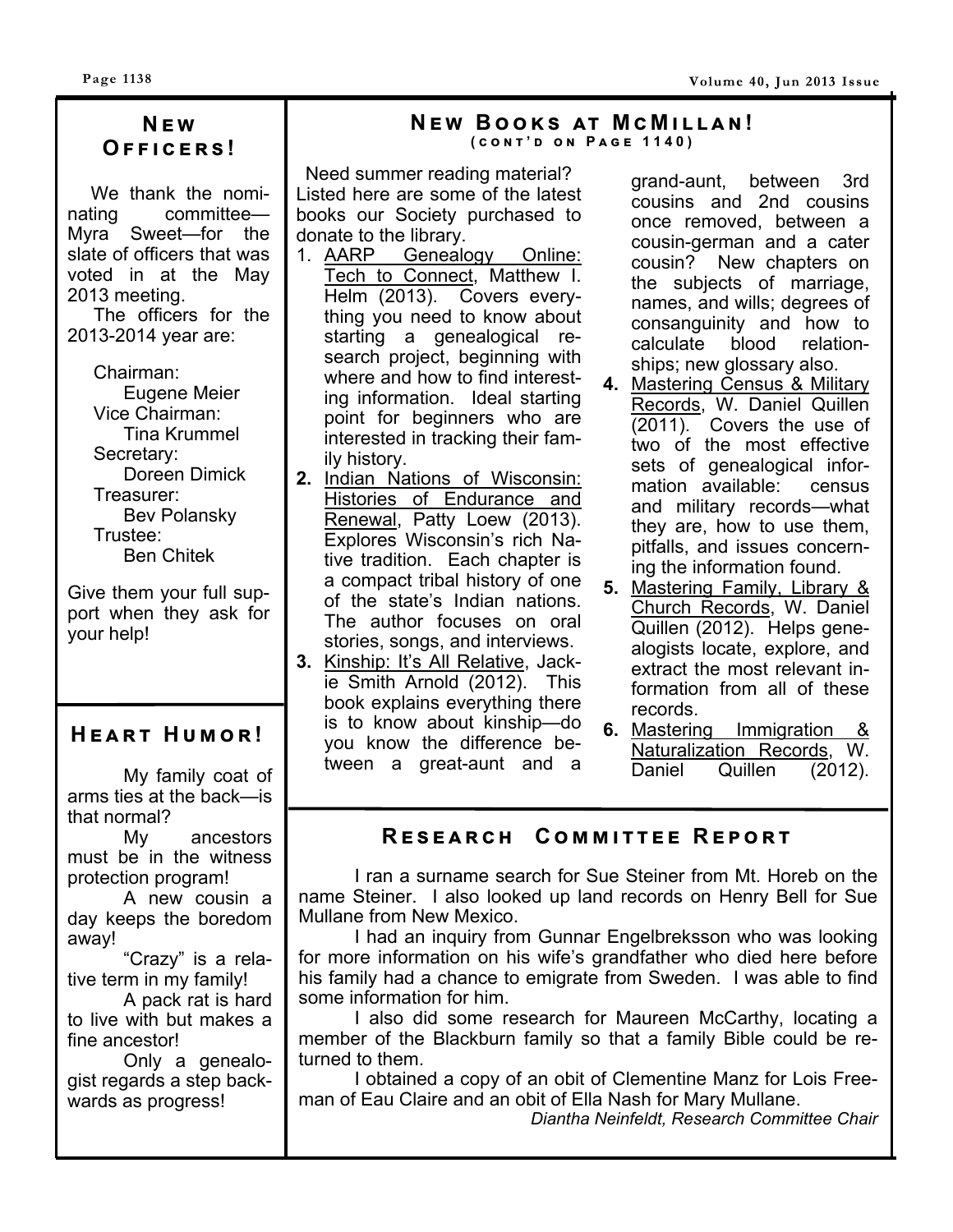#### **DEVELOPMENT OF COMMUNITY TRACED IN BRIDGE HISTORY WISCONSIN RAPIDS DAILY TRIBUNE, TUESDAY, OCTOBER 17, 1922**

#### *TRANSITION FROM PRIMITIVE FERRY OF Lਨਲ਼ਲ਼ਫਤ Oਵਤ Fਨਥਲ਼ਸ Yਤਠਲ Aਦਮ ਲ਼ਮ Pਤਲਤਭਲ਼ Sਲ਼ਢਲ਼ਤ Sਸਬਡਮਫਨਹਤਲ Pਮਦਤਲਲ.*

*(This is continued from the March 2013 Wood County Roots newsletter.)* 

#### **Carried Out by Ice**

 Then followed a period of a year in which the community returned to the old ferry boat system of transportation between the two sides of the river. Under pressure from Marshfield, which community had in the meantime become an important factor in the county board, that body refused to authorize the rebuilding of the bridge by the county. The battle was carried to the supreme court of the state, but the final decision was returned against Grand Rapids and Centralia, and the twin cities were forced to finance the building of a new bridge themselves.

#### **Back to Ferries**

 During the time of the litigation and before the opening of the new bridge, two regular lines, operating on overhead lines and propelled by current boards, were put into service. The first, operated by W. H. Cochran, operated from the island where the Consolidated office now stands to the present site of the Herschleb Bakery. The second, under the proprietorship of Eusebe La Vigne of the old ferry boat days, travelled between a point near where the City News depot now stands to the location of the present MacKinnon block. Competition between the two lines was stiff, and there were also many skiffs and rowboats in use to transport pedestrians.

 Finally in the spring of 1889, the steel bridge recently junked was opened to traffic. Regarded as an engineering marvel in its first days, the structure later came to be considered a freak among bridges. The length of its spans, 248 feet, and the height of its girders, 42 feet, set it apart from almost all other highway bridges.

 The opening of the bridge was delayed for some time because of the difficulty of obtaining a solid foundation for the center pier. This was finally built upon a foundation of thirty inches of 10x10 timbers, with riprapping of rock for 12 feet in all directions to prevent its being undermined by the current and, after this had been done, it stood satisfactorily.

#### **2013 Bඋൺඍ F උ ඒ F ඎඇൽඋൺංඌൾඋ R ൾඌඎඅඍඌ**

 The results are in! We made a total of \$882.50! Just to recap—we held two brat fry fundraisers this year. The first one was Wednesday, May 15, held at the Pioneer Bank in Wisconsin Rapids. The second one was Friday, May 17, held at the local Walmart store. Sales at the Pioneer Bank brat fry were \$343.00, and sales at the Walmart brat fry amounted to \$394.50. There were also cash donations of \$175.00.

 Brat fry chairman Bev Polansky reports that her goal was \$1,000.00 in sales. We laughed and said she wasn't being realistic. In the end, in spite of running out of brats on Wednesday and raining all of Friday, we came close to that goal!

 Thanks to all who donated: Cash—A. Greeno, E. Blount, D. King, N. Reber, D. Neinfeldt, F. Gumz, B. Peaslee, M. Sweet, P. Curti, E. Meier, A. Keehn, and F. Murray. Brats—N. Reber, J. Castell, S. Miller, B. Polansky, D. Dimick, and P. Curti. Chili—B. Polansky and D. Neinfeldt. Hot dogs—B. Polansky and E. Meier. Onions—T. Krummel and J. Castell. Catsup & mustard—P. Curti. Small containers—D. Neinfeldt, B. Polansky, J. Castell, and D. Dimick. Propane for grills— E. Meier and B. Polansky. Relish—D. Neinfeldt. Water—B. Polansky. Soda—D. Dimick and E. Meier. Paper towels—N. Reber and E. Meier. Tables—E. Meier, B. Peaslee, and B. Polansky. Sauerkraut—T. Provost and J. Castell. Buns—B. Polansky.

(Cont'd. on Page 1140) (Cont'd. from Page 1139)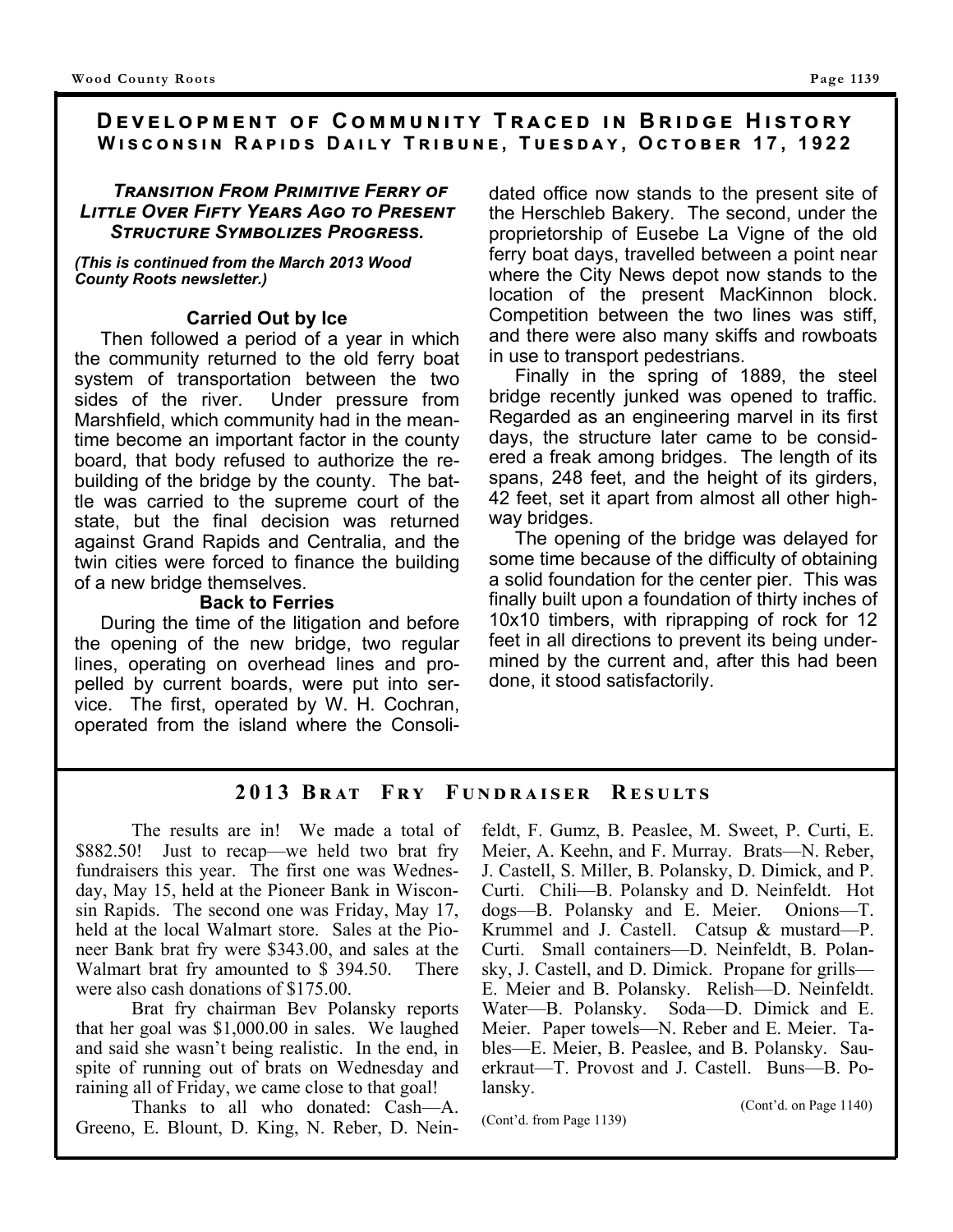## **MEETING SUMMARIES**

**Mar 2013**—Jerry Soukup gave a program on coin collecting. February income totaled \$250.01 with expenses of \$25 for the speaker. Balance on hand was \$1,588.69. Flores Gumz reported she had some good suggestions for books to order and she ordered books totaling \$213. One of the books was in memory of Donald Krohn and one in memory of Grace Tomsyck. A book on German genealogy will be purchased in memory of Dave Billmeyer in the summer. Motion was made to approve the \$13 over budget. The next indexing session is scheduled for March 27. A written progress report on indexing was requested. Program suggestions were given to Tina Krummel for the upcoming months. All three books of Wood County marriages are in the cabinet. Diantha Neinfeldt has finished putting marriage books I through IV on the web site. She suggested we re-write the information on the web site since it has been quite a while since this was done. See the separate article on the 40th anniversary celebration elsewhere in this newsletter. Myra Sweet reported that all of the officers had agreed to

stay on for another year. She needs to confirm a trustee candidate yet. Volunteer signup sheets were passed around for the brat fry fundraisers. They are scheduled for Wednesday, May 15, at Pioneer Bank and Friday, May 17, at Walmart. It was suggested that a survey be sent to members regarding changing the time of our meeting from the evening to daytime. Diantha and Bev Peaslee will work on this. Read more on this later in this newsletter.

**Apr 2013**—Paul Gross, Wisconsin Rapids' own historian, gave the program. He brought along Phil Brown who then interviewed Paul Gross about growing up in Rapids. They then showed a DVD comparing the downtown of the 1930s with the 1970s. Everyone enjoyed this immensely. March income was \$10.01 with expenses totaling \$117.15 (mainly for the speaker, newsletter, and notecards). Balance on hand is \$1,481.55. The indexing report is being compiled. It will also be the annual report *(Cont'd on Page* 1141)

*(Cont'd from Page 1140)* 

for the Indexing Committee. Next month's pro-

#### **2013 Bඋൺඍ F උ ඒ F ඎඇൽඋൺංඌൾඋ**  $R$ **ESULTS**, CONT'D.

 Thanks also to the many volunteers who worked the events: Cashiers—P. Curti and D. Dimick. Griller—E. Meier. Delivery Driver—B. Peaslee. Food Servers—J. Lukes, K. McCarthy, S. Miller, F. Murray, B. Peaslee, B. Polansky, N. Reber, and M. Sweet.

 At the September meeting, we will decide how we will spend this money. Of course, there are numerous ways it could be used—toward indexing expenses, website expenses or microfilm purchases, to name a few.

 Again, thanks to everyone who contributed to making our fundraisers the success they were. As is true of everything in our Society, it wouldn't be a success without all the volunteers.

**Volunteers are the "heart" in the Heart O' Wisconsin Genealogical Society.** 

## **NEW BOOKS AT MCMILLAN,**<br>(CONT'D FROM PAGE 1138)

Helps genealogists hit the shores of the Atlantic Ocean looking east to the UK and Europe searching for their ancestors. Explains immigration and naturalization records and their genealogical values, as well as how to locate them.

**7.** Mastering Online Genealogy, W. Daniel Quillen (2012). Covers the use of computers and the internet to successfully do your own genealogical research. Includes information on genealogy databases, free genealogy websites, subscription services, pitfalls, what kind of computer and software to buy, genealogy software reviews, and a glossary of terms.

Reviews of the other 10 books purchased will be in the September 2013 Wood County Roots.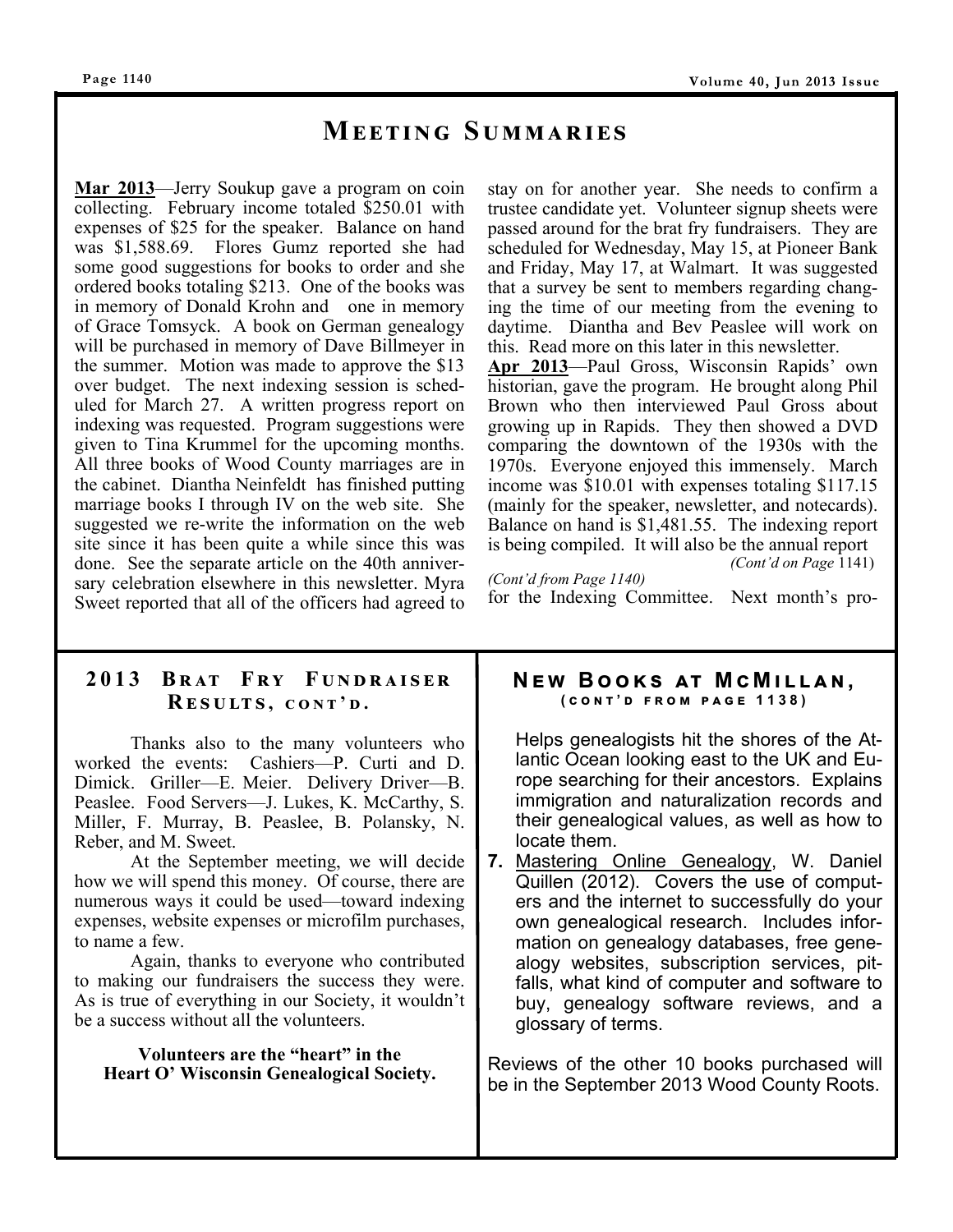## $BEN'S$  BRICK WALL

 I have been trying to locate the date and place of death for my grandmother's distant cousin, Leslie Pribbanow. Leslie Franz Hermann Pribbanow was born 14 January 1904 in the Town of Grant, Portage County, Wisconsin. His parents were Frank and Bertha (Hanneman) Pribbanow.

 Leslie's mother, Bertha Hanneman, was first married to August Hanneman (her 1st cousin) on 20 July 1892 in the Town of Grant, Portage County, Wisconsin. They had three daughters—Martha, Ida, and Sophie. After August died in 1902, Bertha married Frank Pribbanow 25 March 1903. They had two children—Leslie born in 1904 and a baby who died in infancy in 1905. Frank died in 1907. Her last marriage was to Carl Adamshack on 11 January 1908. They did not have any children.

 According to census records, Leslie made his home in the Town of Grand Rapids, Wood County, Wisconsin. The last census I was able to find him in was the 1930 census. He was living with his uncle's family, Albert and Mary (Habeck) Hanneman.

I searched for Leslie in Newspaper Ar-

chives using a variation of spellings. I found a snippet from the Wisconsin Rapids Daily Tribune, dated Monday, 19 June 1933, stating that Leslie was a visitor at the Henry Moore home. I could not locate Leslie in the 1940 census, so I'm guessing that Leslie died between 19 June 1933 and the 1940 census. When Leslie's mother Bertha died in 1943, her obituary did not mention Leslie being one of her living children. I have searched for Leslie's death at both the Wood County and Portage County Registers of Deeds and in cemetery records, all to no avail.

 Leslie's mother is buried at St. John's Lutheran Parish Cemetery in Kellner with her third husband and Leslie's father is buried at Forest Hill Cemetery in Wisconsin Rapids. The only other records I've been able to find pertaining to Leslie were his baptism and confirmation records, both being located at St. John's Lutheran Church in Kellner.

I'm stumped!! Help!

*Ben Chitek* 

## $M$ **EETING SUMMARIES, CONT'D.**

the area. The slate of officers was given to the Chairman. All officers will stay on for another term. Voting is held in May. Bev Peaslee suggested an "exchange of Brick Walls" as a meeting for next year. Bev and Diantha will work on this and it will be explained at the September meeting for those that want to participate.

**May 2013**—Phil Brown was our keynote speaker for this meeting. He brought along his extensive postcard collection for this area. He showed a movie that he and Paul Gross made comparing some of the old post cards to the then "modern-day" Wisconsin Rapids. It was very interesting. Balance on hand in the treasury was \$ 1,301.91 as of May 1. A book, The Lands of the German Empire, has been purchased in memory of Dave Billmeyer. The 40th

gram will be Phil Brown with a postcard history of Anniversary Committee is making progress. A motion was approved for them to take \$50 out of the treasury as needed to reserve a place for the luncheon if necessary. Elections were held. Eugene Meier was elected Chairman, Tina Krummel Vice Chairman, Bev Polansky Treasurer, Doreen Dimick Secretary, and Ben Chitek Trustee. The chairmen of the Book Purchases, Indexing, Programs, Research, Trustee, and Website were reminded to turn in their annual reports, if they have not already done so. The two brat fries are fast approaching and last-minute preparations were made.

*The Editor*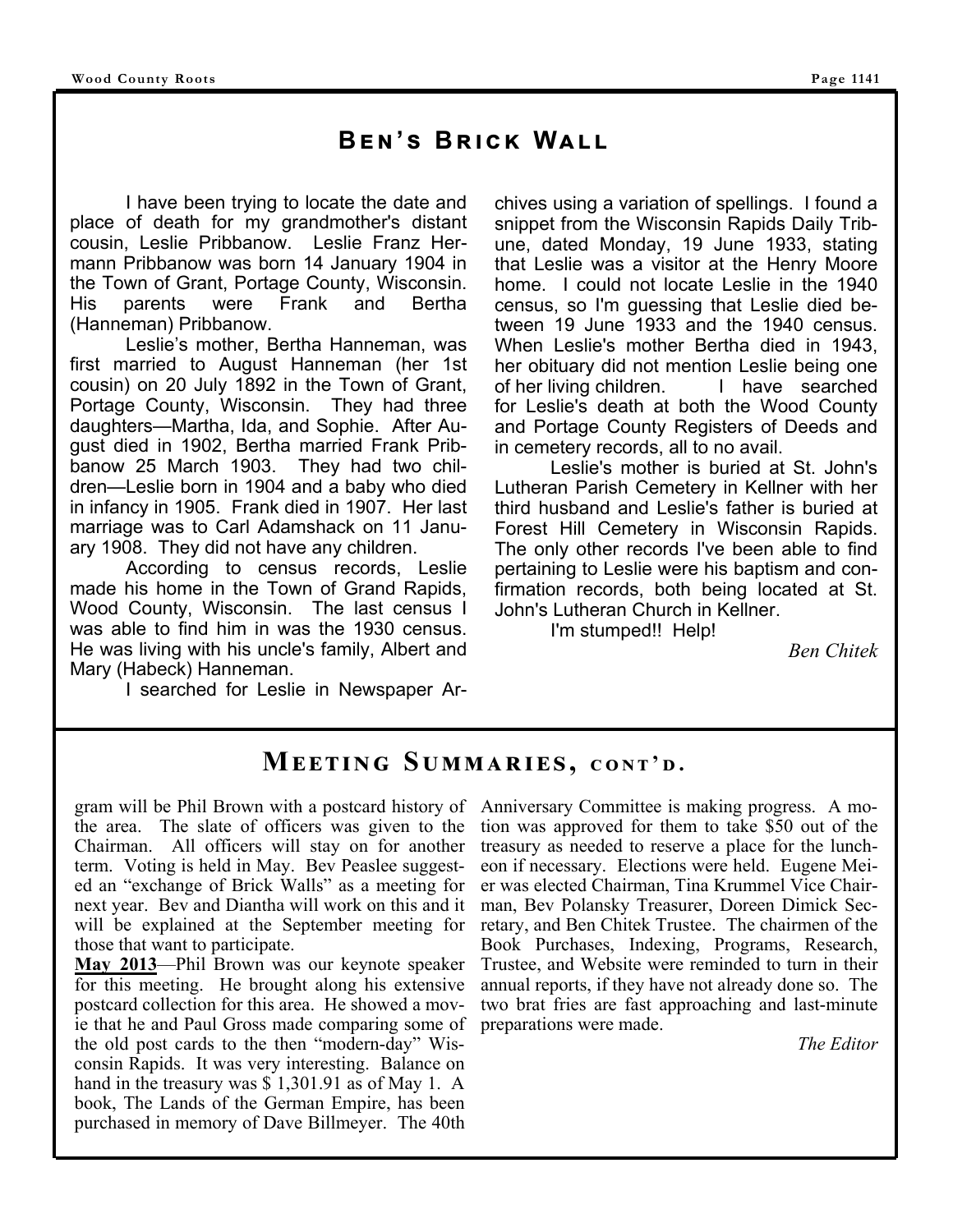## **CALENDAR OF EVENTS**

**1 Jun 2013—31 Dec 2013 blog.geneawebinars.com** Go to "Calendar" for list of webinars for the rest of the year. Most of these are free. Check them out! Keep checking for new listings.

**5 Jun 2013 www.familytreewebinars.com** Check out the schedule of webinars for the rest of the year. There are many, many interesting ones scheduled and they are all free. Check around on the rest of this website (which is Legacy) for more interesting topics. Haven't tried a webinar yet? What are you waiting for? Try it; you'll like it!

**11 Jun 2013 Heart O' Wisconsin Genealogical Society meeting and cemetery walk at 5:30 p.m. at Green Hill Cemetery in the Town of Saratoga.** Fred Murray will lead us on a tour of the Green Hill Cemetery (on County Road Z) in the Town of Saratoga. Come and learn the history of this old cemetery.

**27 Jun 2013 Marshfield Area Genealogy Group meeting at 6:30 p.m. in the BeeBee Forum Room of the Marshfield Public Library.** "Our Family's Founding Fathers" Members will share stories and photographs of a father, grandfather, or great-grandfather and how their efforts shaped or directed the lives of their descendants.

**13 Jul 2013 A Festival of German Family History Research presented by the German Interest Group of Wisconsin.** This will be held at the UW Whitewater campus. Roger Minert, a professor at Brigham Young University in Provo, Utah, and a well-known genealogist specializing in German research will give an all-day presentation—topics included are German phonetics, communicating with agencies and individuals in Europe, and a day in the life of your German ancestor. Go to their web site: www.gig-wi.com/ and look for this workshop.

**10 Sep 2013 Heart O' Wisconsin Genealogical Society meeting.** "What Did You Do Last Summer?" This is our annual kickoff meeting. Members enjoy sharing their triumphs and tragedies from summer research. What will you have to report????

**28 Sep 2013 WSGS Fall Seminar will be held in Janesville, WI, at the Janesville Conference Center-Holiday Inn Express.** Featured speaker will be Leslie Albrecht Huber. There will be a hands-on learning session Friday, 27 Sep 2013, with Lori Bessler from the Wisconsin State Historical Society. More details will follow. Go to the WSGS web site at www.wsgs.org for details as they are finalized. Click on Events.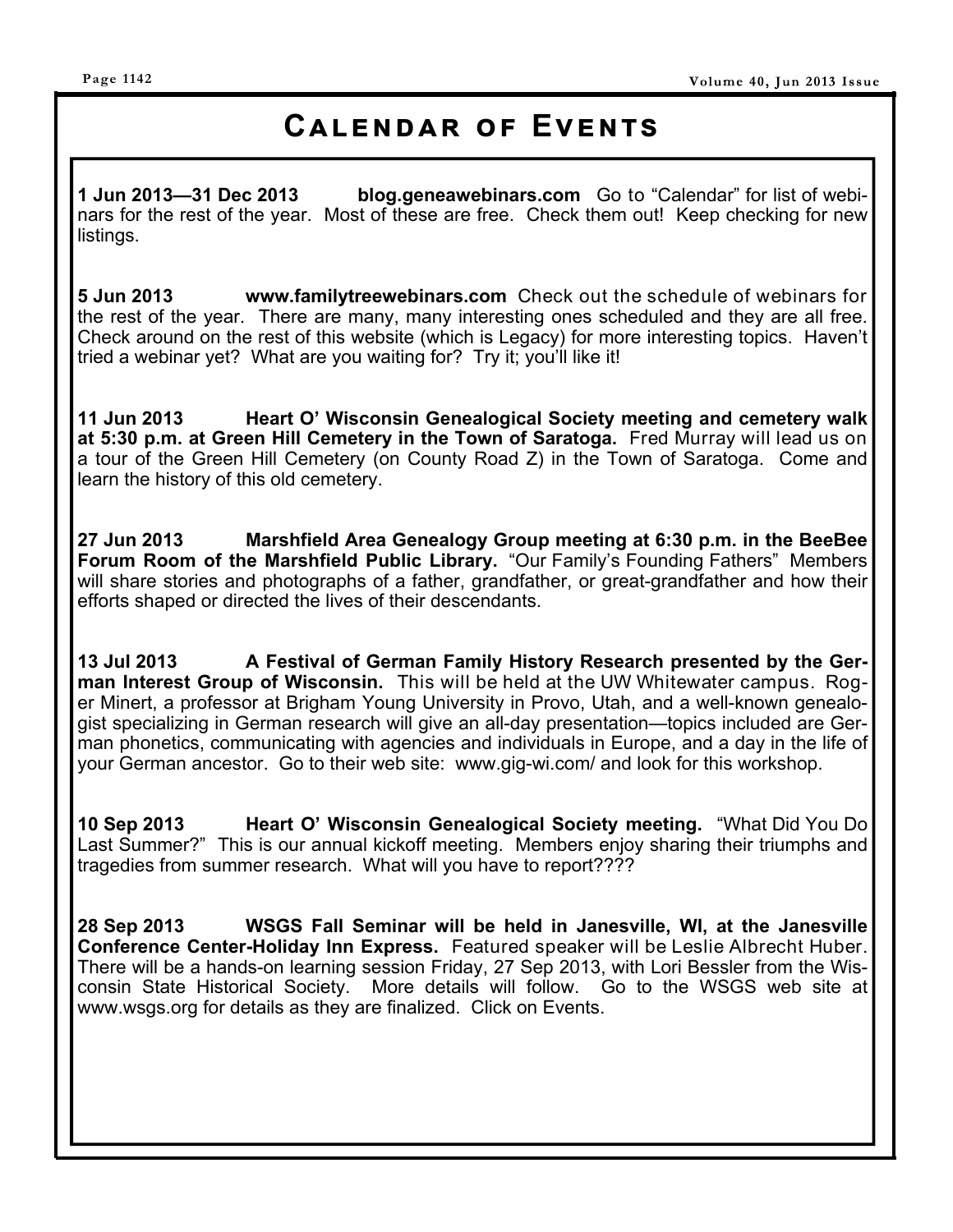#### **40TH ANNIVERSARY UPDATE**

 The 40th Anniversary Committee, chaired by Bev Polansky, assisted by Doreen Dimick, Joyce Keehn, Eugene Meier, and Myra Sweet, has made much progress. Tentative plans call for the celebration to be a luncheon meeting on the last Saturday in April of 2014. The guest speaker will be Dave Engel, with a possible book signing at the event.

 Various locations are being researched. A motion was approved to allow the committee to use \$50 to hold a reservation if needed. More money for program expenses will most likely be needed and requested in the upcoming months.

 An anniversary booklet is in progress. Committee members are gathering information and photographs for possible use. Bev Peaslee will donate cardstock to be used for the front and back covers. Bev Polansky is working on the cover design. Myra Sweet is gathering information on members, meeting

highlights, programs, and members who have passed away.

 A list of projects done by the society is being compiled. Help on this list was requested from Diantha Neinfeldt and Bev Peaslee. An Indexing Committee report was turned in to the Society Chairman at the last meeting.

 Doreen and Joyce will be in charge of decorations. Gene is writing a welcome speech and an article for the newspaper.

 If you feel you want to work on this committee, please volunteer now as this information -gathering stage involves a lot of work and typing. More volunteers are always welcome.

*1974—2014 Happy Anniversary to Us!* 

#### $CHANGES ON$  $S$ <sup>O</sup>CIETY INFO **Pඉඏඍ**

 You may have noticed changes on the Society information page (the last page that also includes addressees) on the last newsletter. The USPS made changes to rules and regulations governing the uses of folded mailings—especially the tri-folds. To comply with the new regulations, I had to shorten up the info page. I did manage to leave the whole list of officers and committee chairs intact but had to shorten some of the other information. Perhaps throughout the year, some of the information I had to cut could be published as little snippets in the newsletter.

 Any other suggestions or comments are appreciated! *The Editor*

#### **MEMBERSHIP FORM DETACH AND MAIL WITH A CHECK FOR \$15 PAYABLE TO:**  $H$ **EART O' WISCONSIN GENEALOGICAL SOCIETY P.O. Box 516**<br>APIDS WI **W එඛඋඖඛඑඖ R ඉඑඌඛ WI 54495-0516**

|                                                                                                                 |  | State: ______ Zip Code: ________________ |
|-----------------------------------------------------------------------------------------------------------------|--|------------------------------------------|
| Phone: $(\_\_)$                                                                                                 |  |                                          |
| New members only: You may have one free surname search if you reside outside of Wood County, WI (a \$10 value). |  |                                          |

Surname you would like researched:

The membership list is published once per year in the December newsletter. We ask that you give permission for us to publish your address, telephone number, and e-mail address by responding to the following questions. (Please clearly circle your answer; if no response is given, we will automatically publish): I wish to have the following published in the December newsletter: my address? Yes No; my phone number? Yes No; my e-mail address? Yes No

Members may submit one free query per year, which will be published in the Society's newsletter in order to contact others researching the same ancestors. It should be 50 words or less, not counting the name and address of the submitter. Members and non-members may submit additional queries at the rate of 10 cents per word.

Please enclose a self-addressed, stamped envelope if you want a membership card mailed to you. Thanks.